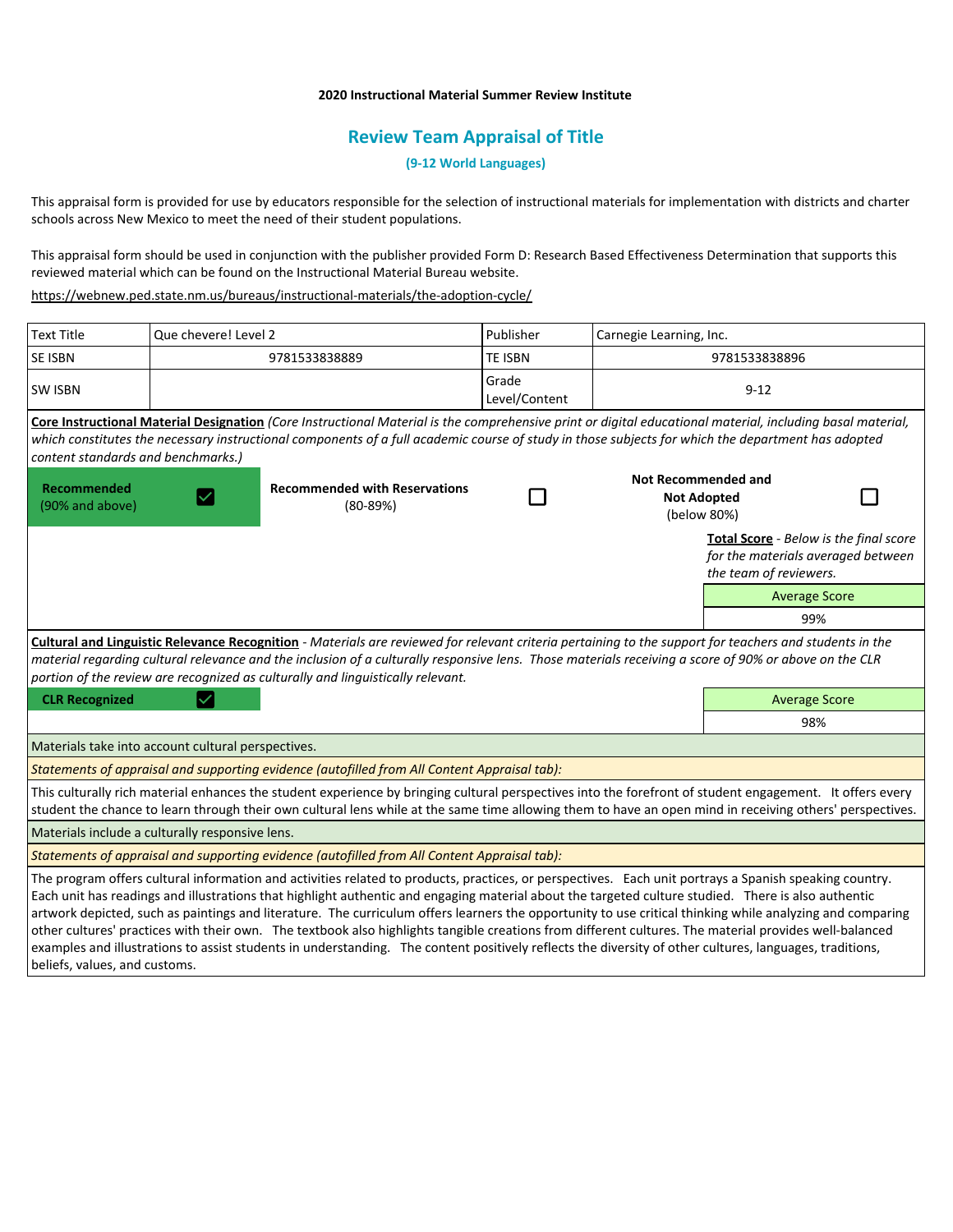**Standards Review** *- Materials are reviewed for alignment with the state adopted content standards, benchmarks and performance standards.*

Average Score

99%

Materials align with grade level standards overall.

*Statements of appraisal and supporting evidence:* 

The material complies with the adopted NM World-Readiness Standards for Learning Languages. The program focuses on the three modes of communication–interpersonal, presentational, and interpretive– while learners become proficient in the five skill areas. The program provides the necessary tools needed to meet all of the standards: Communication, Cultures, Connections, Comparisons, and Communities. Throughout the textbook, learning goals and standards are easily located at the beginning of each unit and on the title of each activity.

Materials align with communication standards.

*Statements of appraisal and supporting evidence:* 

The material provides several activities that align with the communication standard these activities include interpretive and communication. A continuous scaffolding of material is set forth at the beginning of each unit. There are different presentation formats for students such as audio and writing.

Materials align with cultures standards.

*Statements of appraisal and supporting evidence:* 

The materials align with cultures standards with competence and understanding by providing students opportunities to investigate, reflect, explain and compare on different perspectives of the targeted cultures within the units. Activities are created so as to allow students to make comparisons between their own culture and that of the targeted culture while practices, products and perspectives are studied.

Materials align with connections standards.

*Statements of appraisal and supporting evidence:* 

The material provides suggestions for going beyond the content of the text to connect with other disciplines. It also suggests activities for connecting to Spanish speakers in the community. The program provides the opportunity to acquire information and diverse perspectives offering a wide range of reading material and other tools, "connections," to encourage students to explore and expand what they have learned about authentic and relevant cultural topics.

Materials align with comparisons standards.

*Statements of appraisal and supporting evidence:* 

The material provided in the text offers learners the opportunity to use language to reflect on their own language and the language studied. There are several opportunities throughout the program that allow students to study other cultures and share their own. The materials provide insight on how language works and continuously increases the depth of knowledge of culture.

Materials align with communities standards.

*Statements of appraisal and supporting evidence:* 

The material aligns with communities standards by engaging with the school and global communities using the language within and beyond the classroom. The teacher's edition provides multiple varied instructional strategies in welcoming the community into the classroom for extensions of lessons for cultural exchanges of community interactions and collaborations.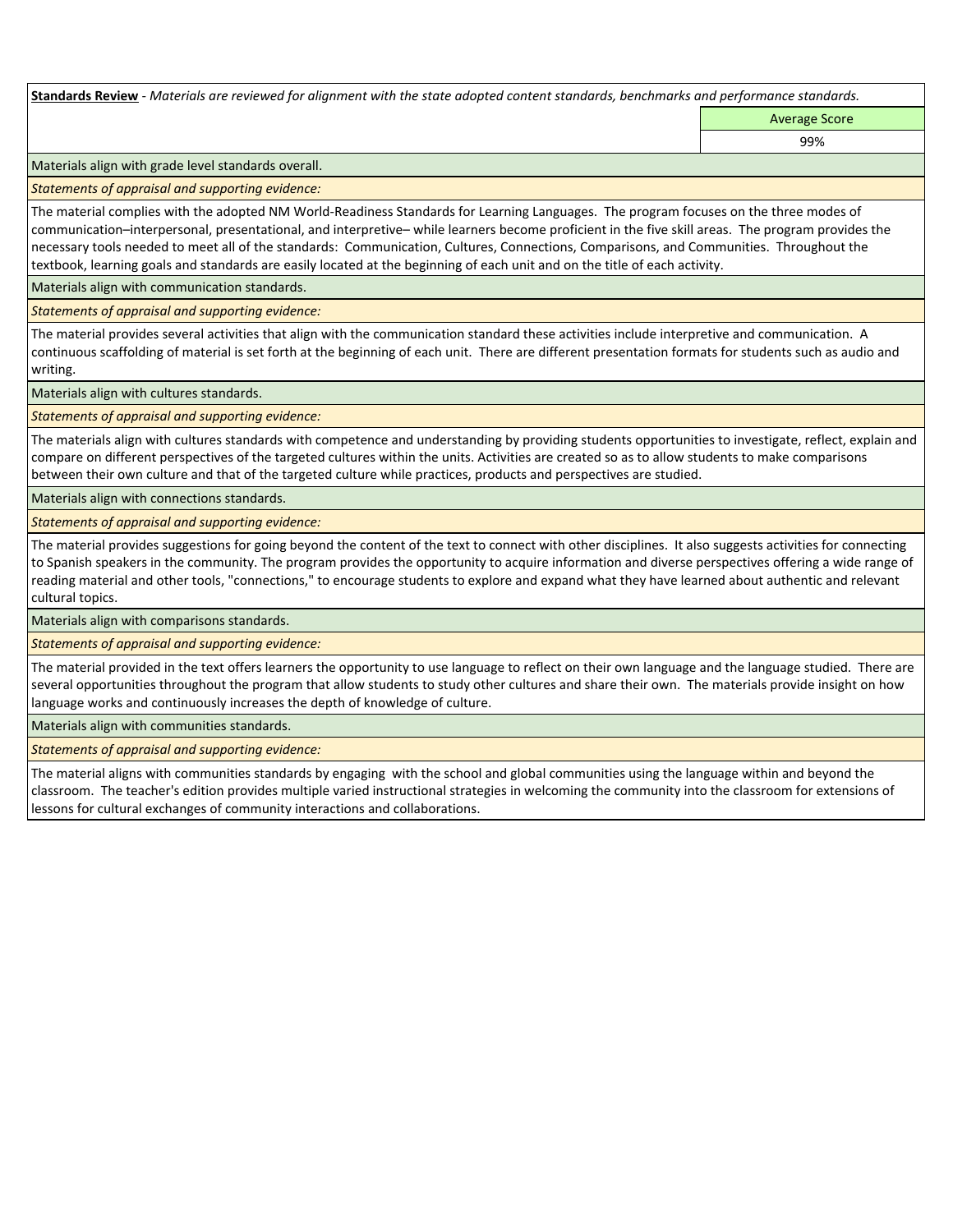**WL Content Review** *- Materials are reviewed for relevant criteria pertaining to the support for teachers and students in the specific content area reviewed.*

Average Score

99%

Materials provide a selection and range of high-quality texts worthy of students' time and attention, exhibiting exceptional craft and thought and/or providing useful information.

*Statements of appraisal and supporting evidence:* 

The materials provide rich and well-crafted texts that align with the NM World-Readiness Standards. There are activities throughout the program that enhance the students' comprehension skills and writing skills. These activities provide opportunities for students to reflect on their own culture and study several cultures of Spanish speaking countries.

Questions in the materials are high-quality text-dependent and text-specific questions. The overwhelming majority of these questions are text-specific and draw student attention to the particulars in the text.

*Statements of appraisal and supporting evidence:* 

Students are presented with high-quality text-dependent and text-specific questions such as in the *Comprension* and *Analiza* sections of the text. These sections of the materials promote student attention to the details of the text and activity.

Materials provide scaffolding and supports to enable students' learning of World Languages.

*Statements of appraisal and supporting evidence:* 

The program has a well organized and complete scope and sequence appropriate to the learning level. There are ten units in the textbook, "Unit 10" does not present any new vocabulary or grammar, but contains recycled content. The program provides a variety of formative and summative activities enhanced by numerous tools, including virtual and audio visual components. The program offers a diversity of authentic and relevant material that positively portrays the cultural aspects of the Spanish language.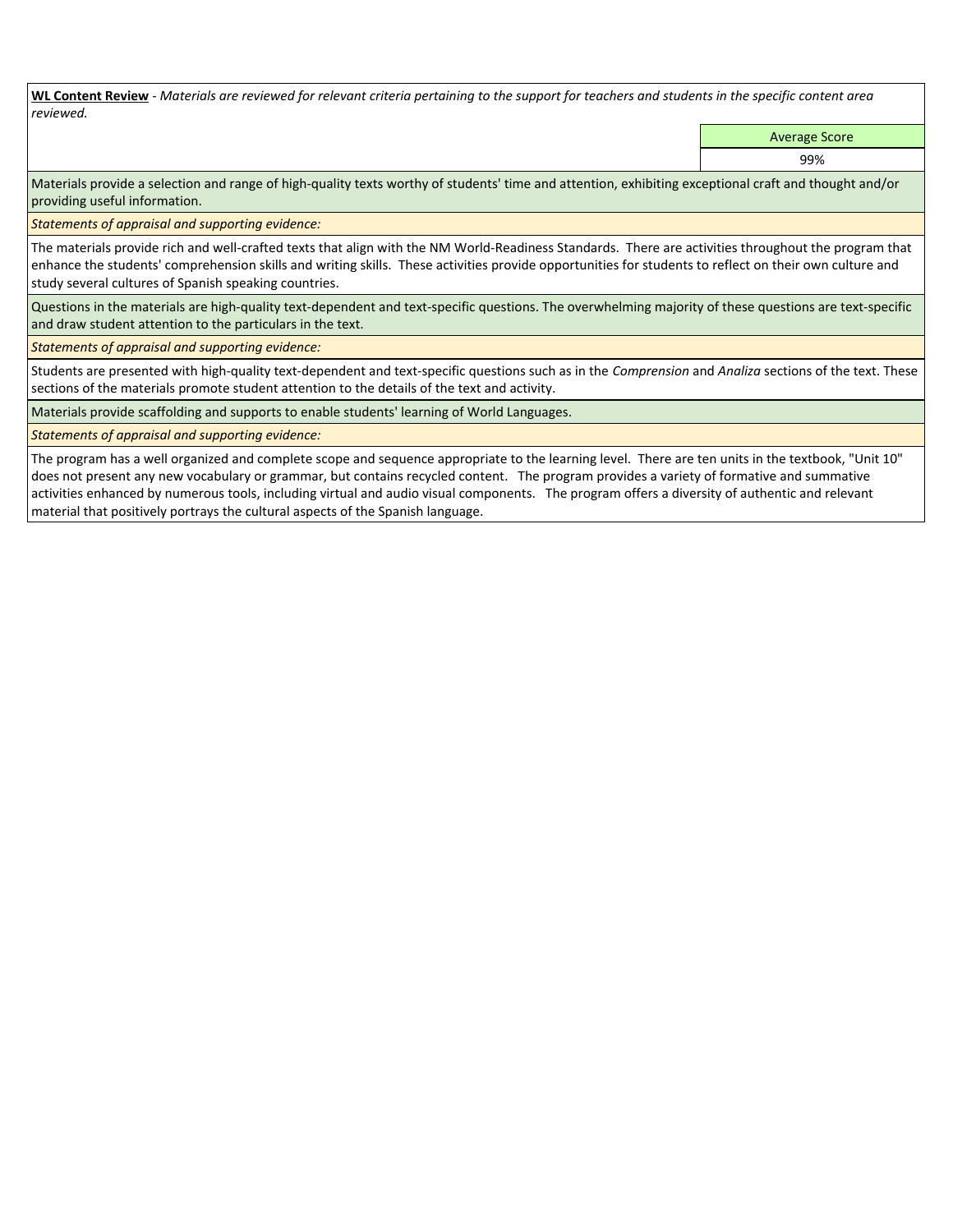**All Content Review** *- Materials are reviewed for relevant criteria pertaining to the support for teachers and students in the material regarding the progression of the standards, lesson structure, pacing, assessment, individual learners and cultural relevance.*

> Average Score 99%

Materials are coherent and consistent with the high school standards that all students should study in order to be college and career ready.

*Statements of appraisal and supporting evidence:*

The materials engage and challenge students to help prepare them to become college and career ready. Throughout the text there are age appropriate tasks that will engage and prepare students for real-life and relevant situations. All components of the standards are addressed throughout the text to build students' knowledge and apply to multiple concepts.

Materials are well designed and take into account effective lesson structure and pacing.

*Statements of appraisal and supporting evidence:*

Materials are well designed and take into account effective lesson structure and pacing by providing a well organized scope and sequence at the beginning of each teacher edition. It provides clear objectives, instructional strategies, sequenced essential instructional lessons and varied opportunities for differentiated instruction for all students.

Materials support teacher planning, learning, and understanding of the standards.

*Statements of appraisal and supporting evidence:*

The program offers numerous tools, information, and suggestions about how to use the program effectively. The teacher edition provides a wide variety of resources for lesson planning and differentiated teaching strategies. Illustrations, charts, and examples are clearly displayed in the teacher edition for easy access. All of the tools and information are well organized in a visual balance format. The program also assists teachers by guiding how and when to use the complementary material, such as audios, videos, and virtual tools. The student edition provides information and support for the students to locate supplementary resources, such as QR codes and icons. The Teacher and Student Edition clearly display standards and learning goals. Each Unit portrays targeted goals and essential questions.

Materials offer teachers resources and tools to collect ongoing data about student progress on the standards.

*Statements of appraisal and supporting evidence:*

The materials offer a wide range of resources including online assessment tools. Each unit provides front loading of vocabulary that assists with retaining and using prior acquired knowledge. The assessments will offer a beginning of year and middle of year baseline that will prepare teachers to differentiate or accelerate instruction.

Materials support effective use of technology to enhance student learning. Digital materials are accessible and available in multiple platforms.

*Statements of appraisal and supporting evidence:*

Materials support effective use of technology by including digital materials that are platform neutral while offering 21st -century learners ways to improve their information, media and technology literacy skills. The Passport tool also offers ways of connecting to curriculum and culture by connecting teachers and students with classmates, completion of assignments, submission of work, receiving immediate feedback and tracking progress in addition to many other tools.

Materials can be easily customized for individual learners.

*Statements of appraisal and supporting evidence:* 

The curriculum offers a variety of tools and resources for teaching differentiation. There are suggestions about how to approach learning styles, multiple intelligences, native speakers and special needs students. The program allows the teacher to choose from a variety of activities. There are suggestions and tips about how to customize the material best.

Materials give all students extensive opportunities and support to explore key concepts.

*Statements of appraisal and supporting evidence:*

The program consists of opportunities that encourage creative thinking and innovative ways to engage students in practicing their targeted language. There are several activities throughout the units that invite and encourage parent involvement.

Materials take into account cultural perspectives.

*Statements of appraisal and supporting evidence:*

This culturally rich material enhances the student experience by bringing cultural perspectives into the forefront of student engagement. It offers every student the chance to learn through their own cultural lens while at the same time allowing them to have an open mind in receiving others' perspectives.

Materials include a culturally responsive lens.

*Statements of appraisal and supporting evidence:*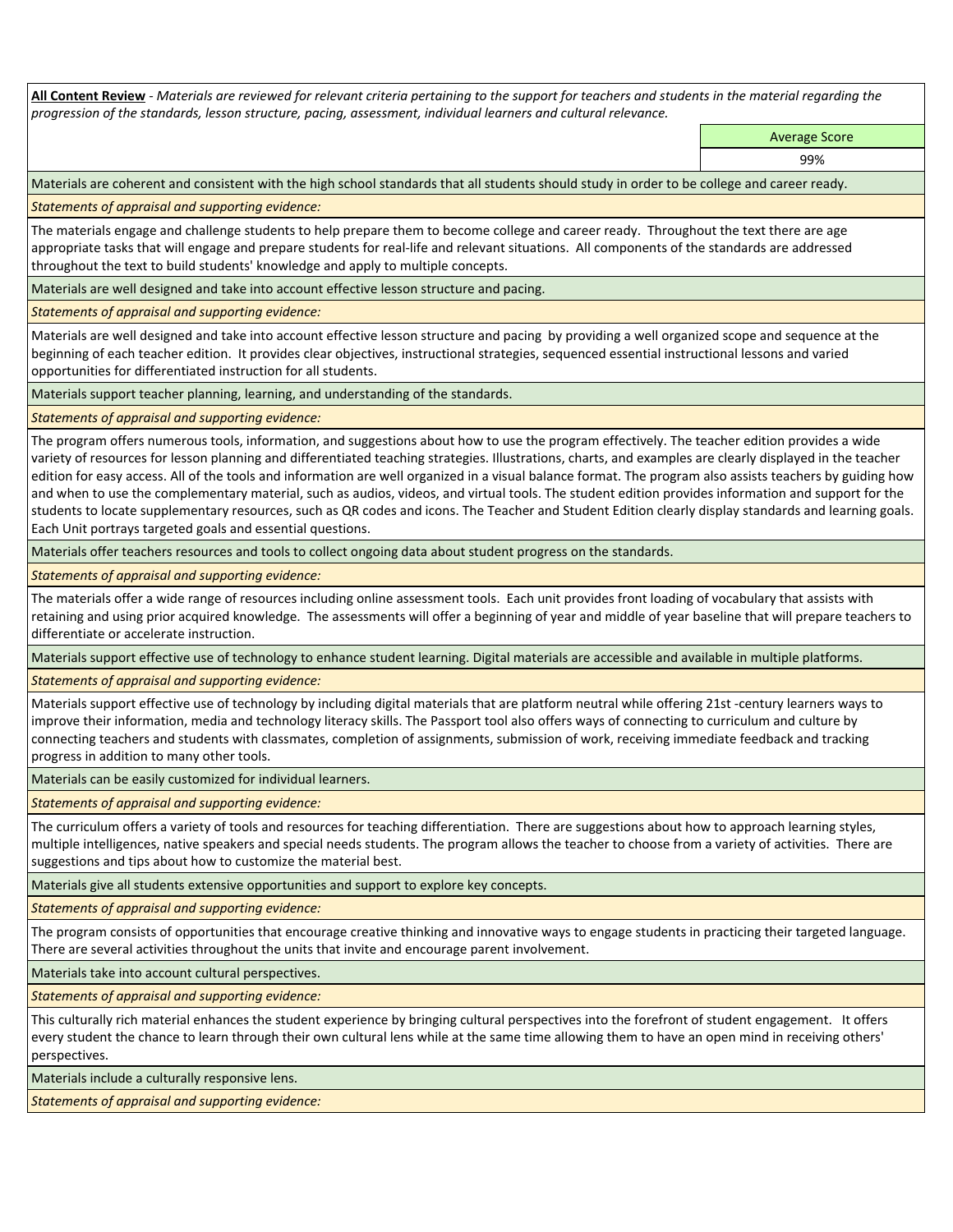The program offers cultural information and activities related to products, practices, or perspectives. Each unit portrays a Spanish speaking country. Each unit has readings and illustrations that highlight authentic and engaging material about the targeted culture studied. There is also authentic artwork depicted, such as paintings and literature. The curriculum offers learners the opportunity to use critical thinking while analyzing and comparing other cultures' practices with their own. The textbook also highlights tangible creations from different cultures. The material provides wellbalanced examples and illustrations to assist students in understanding. The content positively reflects the diversity of other cultures, languages, traditions, beliefs, values, and customs.